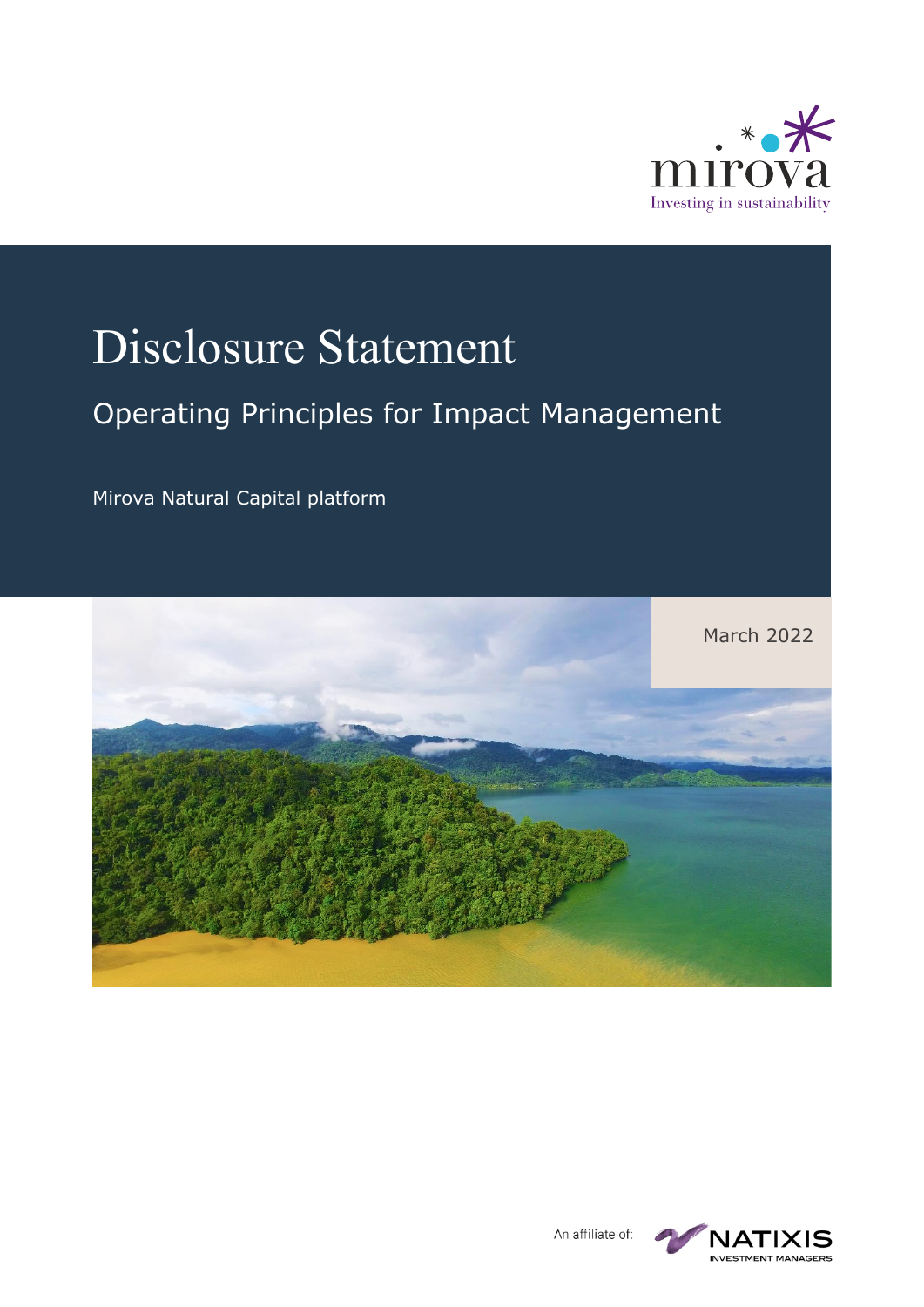### Introduction

Mirova ("we") hereby affirms its ("our") status as a Signatory to the Operating Principles for Impact Management (the "Impact Principles"). This Disclosure Statement applies to the strategies within the Mirova Natural Capital platform<sup>1</sup>.

The Mirova Natural Capital platform has several strategies all relating to promoting the improved management of the world's natural capital to support both the natural environment and the people who depend on it. As of 31 December 2021, these strategies are implemented through various funds:

- Althelia Climate Fund<sup>2</sup>
- Althelia Sustainable Ocean Fund $3$
- Land Degradation Neutrality Fund<sup>4</sup>
- L'Oreal Fund for Nature Regeneration<sup>5</sup>

As of 31 December 2021 these funds represented €459m under management, or \$503m.



<sup>1</sup> Excluding the Althelia Biodiversity Fund Brazil

<sup>2</sup> Mirova UK Limited is an investment advisor to the Althelia Climate Fund GP. This fund, closed to new subscription, is registered in Luxemburg as a variable capital investment company (Societe d'Investissement à Capital Variable) and is authorised by the CSSF. <sup>3</sup> The Althelia Sustainable Ocean Fund ("Fund") is a Luxembourg SICAV-SIF authorised by the Commission de Surveillance du Secteur Financier ("CSSF"), closed to new subscription. Alter Domus Management Company S.A. is the Alternative Investment Fund Manager (AIFM) of the Fund and is duly authorised by the CSSF as an alternative investment fund manager pursuant to Chapter 2 of the AIFM Law and the AIFM Directive. Mirova UK Limited is an investment advisor to Alter Domus Management Company S.A.

<sup>4</sup> LAND DEGRADATION NEUTRALITY FUND is a Luxembourg Special Limited Partnership (Société en Commandite Spéciale), closed to new subscription. Mirova is the management company. The supervisory authority approval is not required for this fund.

<sup>5</sup> L'Oréal fund for Nature Regeneration is a French société par actions simplifiée à capital variable (other AIF), closed to new subscription. Mirova is the management company. The supervisory authority approval is not required for this fund.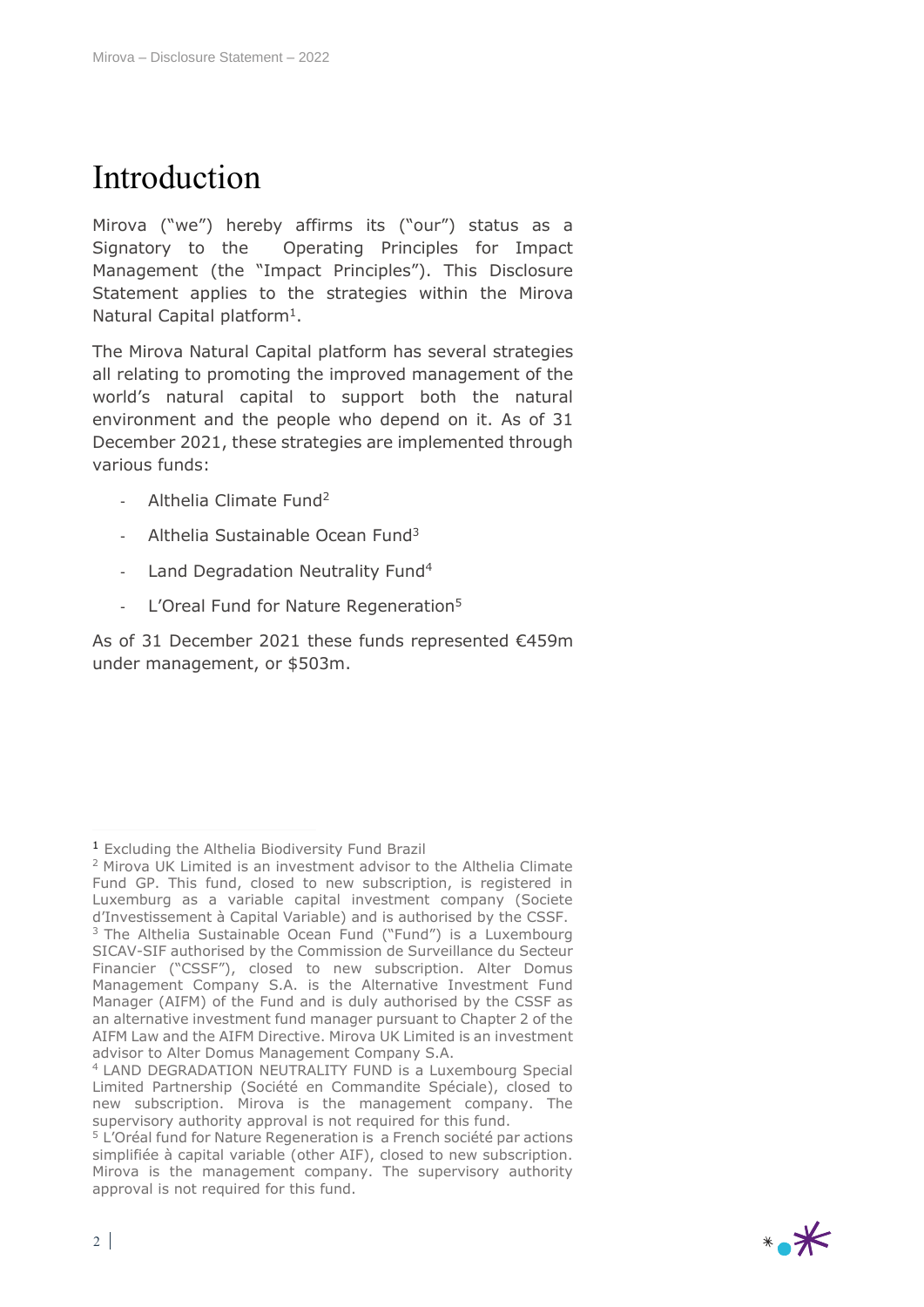# Principle 1

*Define strategic impact objective(s), consistent with the investment strategy: The Manager shall define strategic impact objectives for the portfolio or fund to achieve positive and measurable social or environmental effects, which are aligned with the Sustainable Development Goals (SDGs), or other widely accepted goals. The impact intent does not need to be shared by the investee. The Manager shall seek to ensure that the impact objectives and investment strategy are consistent; that there is a credible basis for achieving the impact objectives through the investment strategy; and that the scale and/or intensity of the intended portfolio impact is proportionate to the size of the investment portfolio.*

Mirova is a conviction-based management company dedicated to sustainable investment. We develop innovative investment solutions for our clients, individual and institutional investors, aimed at accelerating the transformation of the economy towards a sustainable model. Mirova UK is a subsidiary of Mirova, and all references to Mirova therefore apply to Mirova UK.

The Mirova Natural Capital platform promotes sustainable and environmentally-positive growth through private sector investments in emerging and developed markets around the world. The Natural Capital platform has various strategies all relating to promoting improved management of the world's natural capital to support both the natural environment and the people who depend on it through the development of nature-based solutions <sup>6</sup> . Mirova has identified biodiversity preservation as a central issue for sustainable development and the completion of the UN Sustainable Development Goals (SDGs), and, through its Natural Capital platform targets more particularly SDGs 15 (life on land), 13 (climate action),14 (life below water), with co-benefits on social SDGs, particularly 8 (decent work and economic growth), and 5 (gender equality).

Each fund has clear impact objectives outlined within its strategy. The impact objectives are a core part of the decision-making process for portfolio development.



<sup>6</sup> Nature-based Solutions (NbS) are defined by IUCN as "actions to protect, sustainably manage, and restore natural or modified ecosystems,that address societal challenges effectively and adaptively, simultaneously providing human well-being and biodiversity benefits".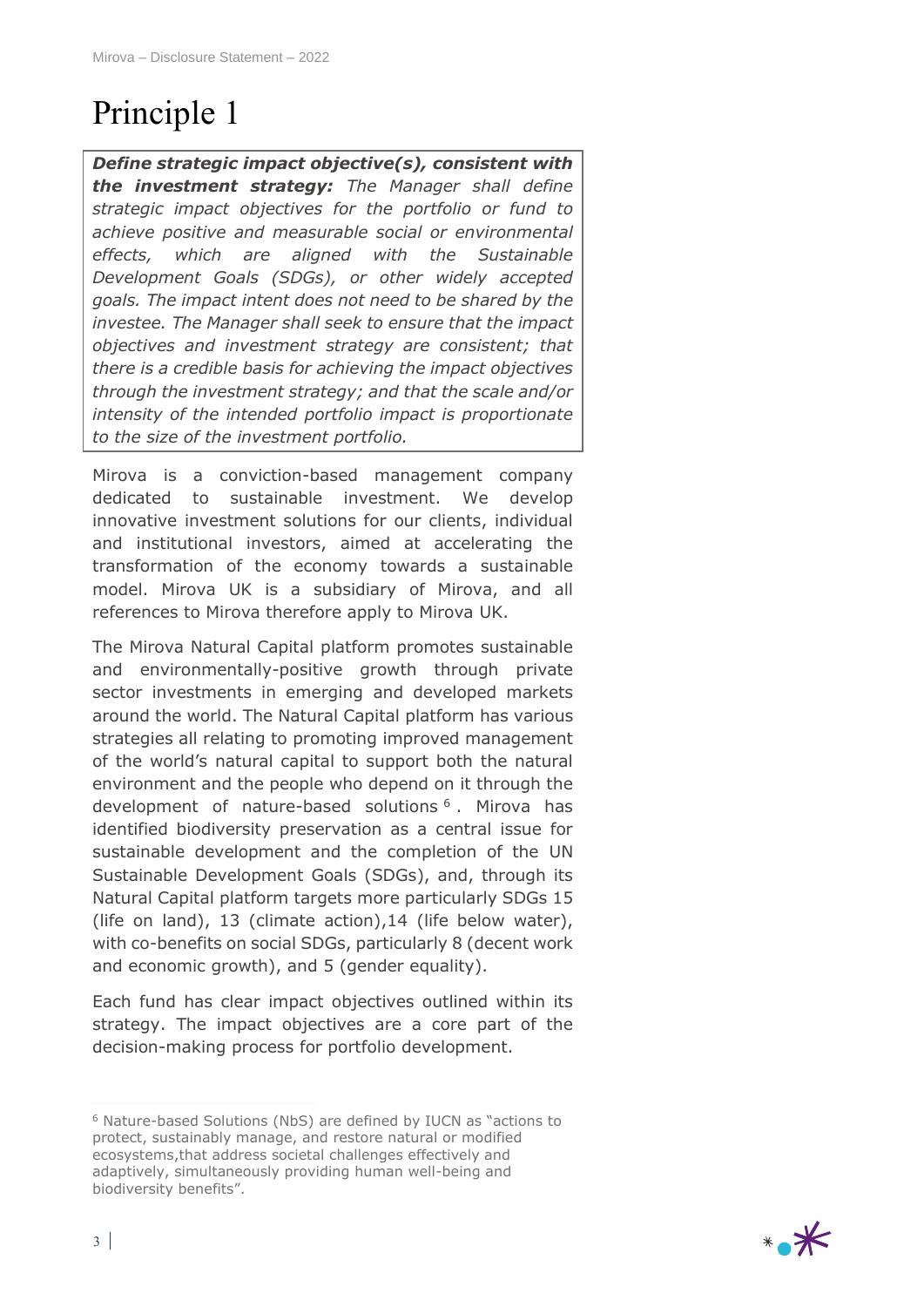The investment screening and due diligence processes involve in-depth assessments of the impact potential of the investment. The assessments are tailored to the impact strategies with a specific analysis conducted of how well the investment meets the fund's impact objectives.

#### Principle 2

*Manage strategic impact on a portfolio basis: The Manager shall have a process to manage impact achievement on a portfolio basis. The objective of the process is to establish and monitor impact performance for the whole portfolio, while recognizing that impact may vary across individual investments in the portfolio. As part of the process, the Manager shall consider aligning staff incentive systems with the achievement of impact, as well as with financial performance.*

The environmental and social performance of each portfolio is monitored through a structured yearly reporting and analysis of impact KPIs. In addition to this portfolio-level management, each project is subject to regular monitoring and analysis of its specific progress against its individual targets, to ensure it is on track, or to understand potential challenges arising, as portfolio-level impacts are mainly the sum of project-per-project situations and achievements.

When launching a new strategy, the implementation of a financial incentive related to impact is considered. Such mechanism connecting performance fees with the achievement of impact targets has been implemented on several funds within the Mirova Natural Capital platform to date.

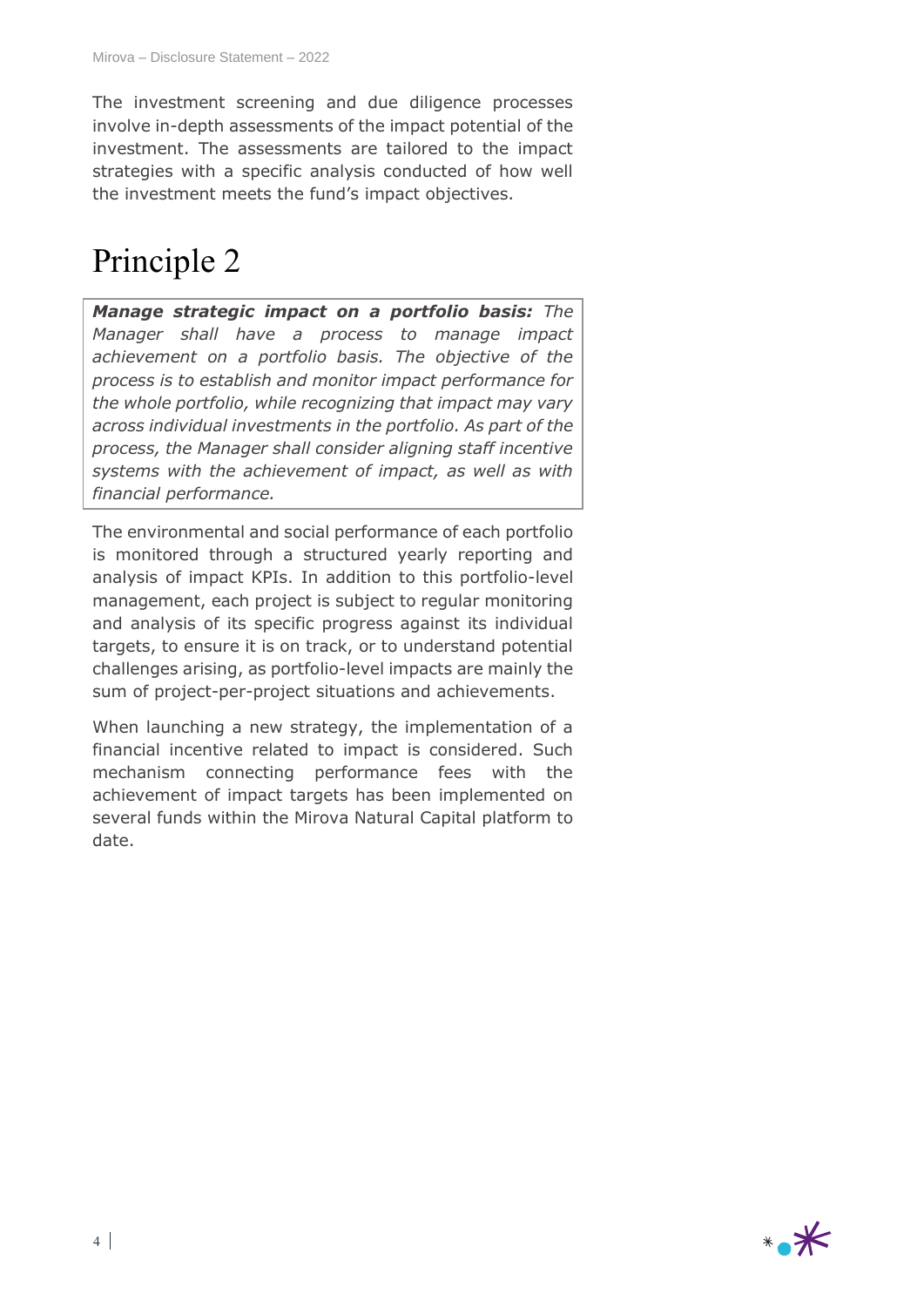# Principle 3

*Establish the Manager's contribution to the achievement of impact: The Manager shall seek to establish and document a credible narrative on its contribution to the achievement of impact for each investment. Contributions can be made through one or more financial and/or non-financial channels. The narrative should be stated in clear terms and supported, as much as possible, by evidence.*

Most natural capital activities targeted by Mirova Natural Capital platform face a gap in financing: the lack of private financial flows directed towards nature-based solutions is a challenge that can be addressed by working on many axes, yet it is still a major reason for conservation and conservation-related projects to remain insufficiently developed. Additionality is therefore at the core of the design of Mirova Natural Capital platform, built notably on the conviction that long term financing was needed for many impact-driven land-use projects, and that innovative financial solutions could be an enabler for the sector.

As well as additionality, scalability is another important element for some of Mirova Natural Capital strategies. This is hard to demonstrate or quantify but it is an important parameter to be considered for the platform, and one which contributes to further enhancement of the impacts that the investment can generate.

As impact-driven investors, we also thrive to ensure the additionality of our investment in the form of ESG engagement: we see our potential for impact when we invest in projects or companies that have clear potential for impact, but that we can support to go further. Where this is the case, we encourage developers to agree to an Environmental and Social Action Plan ("ESAP"). Through the ESAP, the developer commits to enhancing the management of targeted environmental and social issues, with clear actions identified that must be implemented within defined timelines, in order to get to compliance with our environmental and social standards. ESAPs are integrated in our contracts with project developers, and represent examples of the concrete impacts we can have as investors – by supporting developers to go further on environmental and social matters.

Lastly, we conduct annual monitoring of each project, in order to assess their impacts, to which we contribute

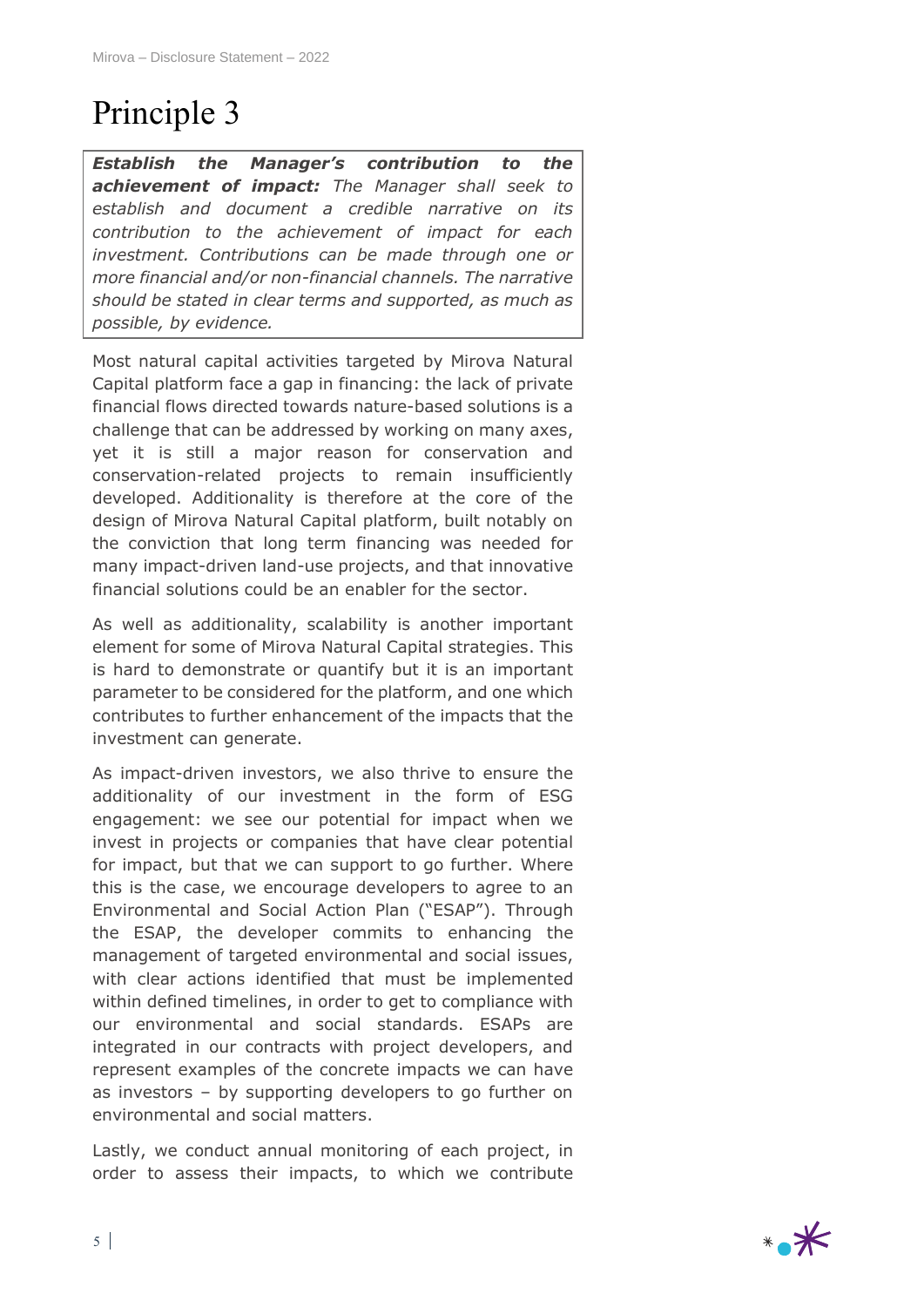through our financing. Annual monitoring of quantitative impact related KPIs allows us to keep track of each project's progress towards its global impact targets.

## Principle 4

*Assess the expected impact of each investment, based on a systematic approach: For each investment the Manager shall assess, in advance and, where possible, quantify the concrete, positive impact potential deriving from the investment. The assessment should use a suitable results measurement framework that aims to answer these fundamental questions: (1) What is the intended impact? (2) Who experiences the intended impact? (3) How significant is the intended impact? The Manager shall also seek to assess the likelihood of achieving the investment's expected impact. In assessing the likelihood, the Manager shall identify the significant risk factors that could result in the impact varying from ex-ante expectations.* 

*In assessing the impact potential, the Manager shall seek evidence to assess the relative size of the challenge addressed within the targeted geographical context. The Manager shall also consider opportunities to increase the impact of the investment. Where possible and relevant for the Manager's strategic intent, the Manager may also consider indirect and systemic impacts.* 

*Indicators shall, to the extent possible, be aligned with industry standards and follow best practice.*

Mirova Natural Capital Platform assesses the impact of each individual investment thoroughly prior to investment.

Our assessment process considers the scale and recipient of the target project, assessing each investment both independently of the fund that is interested in the investment, as well as within the context of the specific fund's impact goals. This allows the impact potential of each project to be compared across the wider platform portfolio, as well as within each fund's own portfolio.

We determine the context in which each investment is operating in order to understand how the impact of the investment will contribute to addressing the wider challenges in the landscape.

Every investment has an agreed impact monitoring plan that details the KPIs to be monitored and reported by the investment, alongside to the extent relevant the

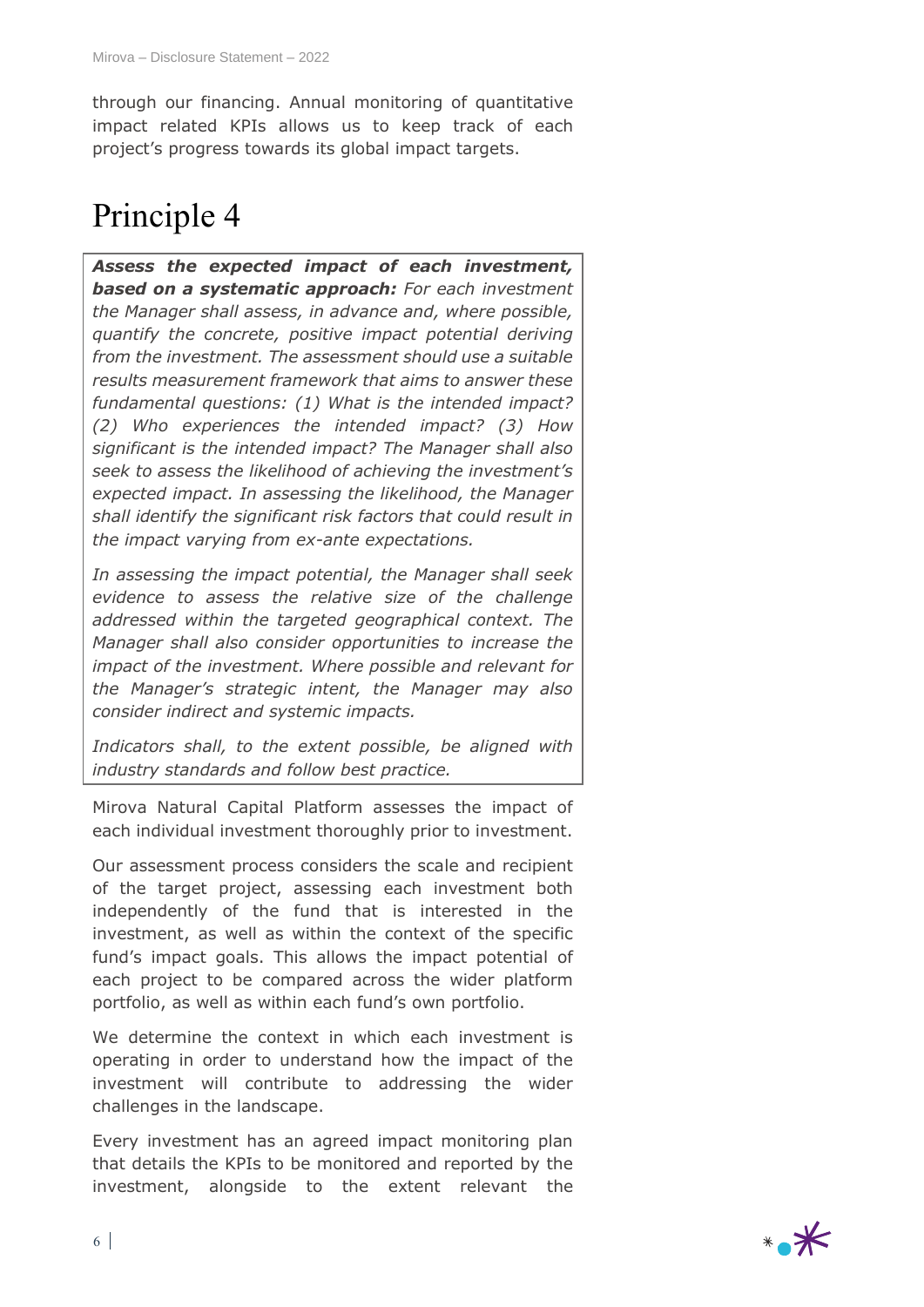methodology, targets, and reporting frequency (annual unless stated otherwise). KPIs used draw from recognised databases such as IRIS+ or the work of sectorial initiatives like ESKEN. The impact monitoring plan is generally developed during due diligence or if this is not possible, during the first year of investment.

At each stage of assessment prior to investment, we consider areas where we may be able to increase the impacts. The opportunities are discussed with the investee and where agreed are integrated into the investment activities.

### Principle 5

*Assess, address, monitor, and manage potential negative impacts of each investment: For each investment the Manager shall seek, as part of a systematic and documented process, to identify and avoid, and if avoidance is not possible, mitigate and manage Environmental, Social and Governance (ESG) risks. Where appropriate, the Manager shall engage with the investee to seek its commitment to take action to address potential gaps in current investee systems, processes, and standards, using an approach aligned with good international industry practice. As part of portfolio management, the Manager shall monitor investees' ESG risk and performance, and where appropriate, engage with the investee to address gaps and unexpected events.*

All investments made by funds within Mirova Natural Capital Platform are required to comply with our ESG policy. A Platform-level policy<sup>7</sup> applies to all funds and is built around the International Finance Corporation's Environmental and Social Performance Standards <sup>8</sup> and covers 14 categories of risk management:

| <b>Business ethics</b>                    |              | Community health, safety and<br>security |
|-------------------------------------------|--------------|------------------------------------------|
| Legal and regulatory<br>E&S<br>compliance | $\mathsf{Q}$ | Biodiversity conservation                |

<sup>7</sup> Our Platform-level policy is available at



https://www.mirova.com/sites/default/files/2020-08/MNC-ESG-Policy.pdf

<sup>8</sup>https://www.ifc.org/wps/wcm/connect/Topics\_Ext\_Content/IFC\_Ex

ternal\_Corporate\_Site/Sustainability-At-IFC/Policies-

Standards/Performance-Standards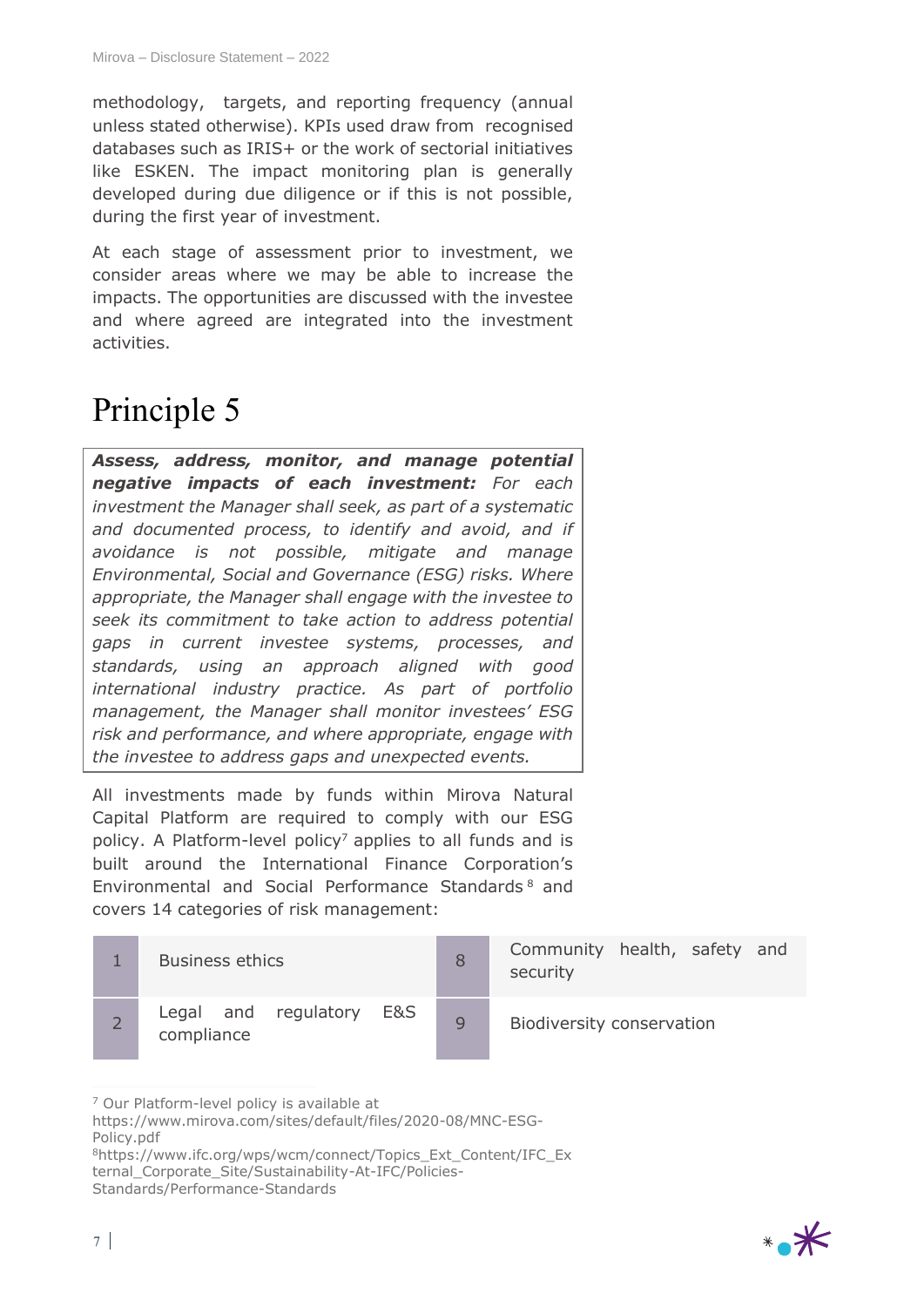| 3 | Certifications and standards               | 1<br>$\overline{0}$ | Land tenure and land use change                  |
|---|--------------------------------------------|---------------------|--------------------------------------------------|
| 4 | E&S<br>and<br>assessment<br>management     | 1<br>1              | Indigenous peoples' rights and<br>interests      |
| 5 | Human resources policies &<br>procedures   | 1<br>$\overline{2}$ | Stakeholder<br>&<br>engagement<br>grievance mgmt |
| 6 | Health and safety at work                  | 1<br>3              | Gender                                           |
|   | Pollution control, energy and<br>water use | 14                  | Cultural heritage                                |

In addition to the Platform-level policy, each fund has a specific ESG Policy annex which includes any additional requirements specific to that fund.

Every investment undergoes ESG due diligence led by the Platform's ESG team. The ESG risks and the capacity of the investee to manage those risks are determined and where gaps are identified between current operations and our ESG policy, actions are clearly articulated in a time-bound Environmental and Social Action Plan (ESAP) that is agreed with the investee and forms part of the investment contract. We do not expect our investments to be fully compliant with our ESG policy prior to financing, we believe part of the impact we can have as a Platform is to support our investments to improve their ESG management through the ESAP process.

Investment progress against the ESAP is monitored, and where possible, financial disbursements are linked to key milestones within the ESAP.

Throughout an investment, the ESG team will monitor the investor's ESG performance, and conduct specific assessments if activities should change. This monitoring can include site visits when relevant and possible. If new gaps in ESG management come to light, the ESG team can amend the investment's ESAP to reflect this, with new actions and their timeframe agreed with the investee.

#### Principle 6

*Monitor the progress of each investment in achieving impact against expectations and respond appropriately: The Manager shall use the results* 

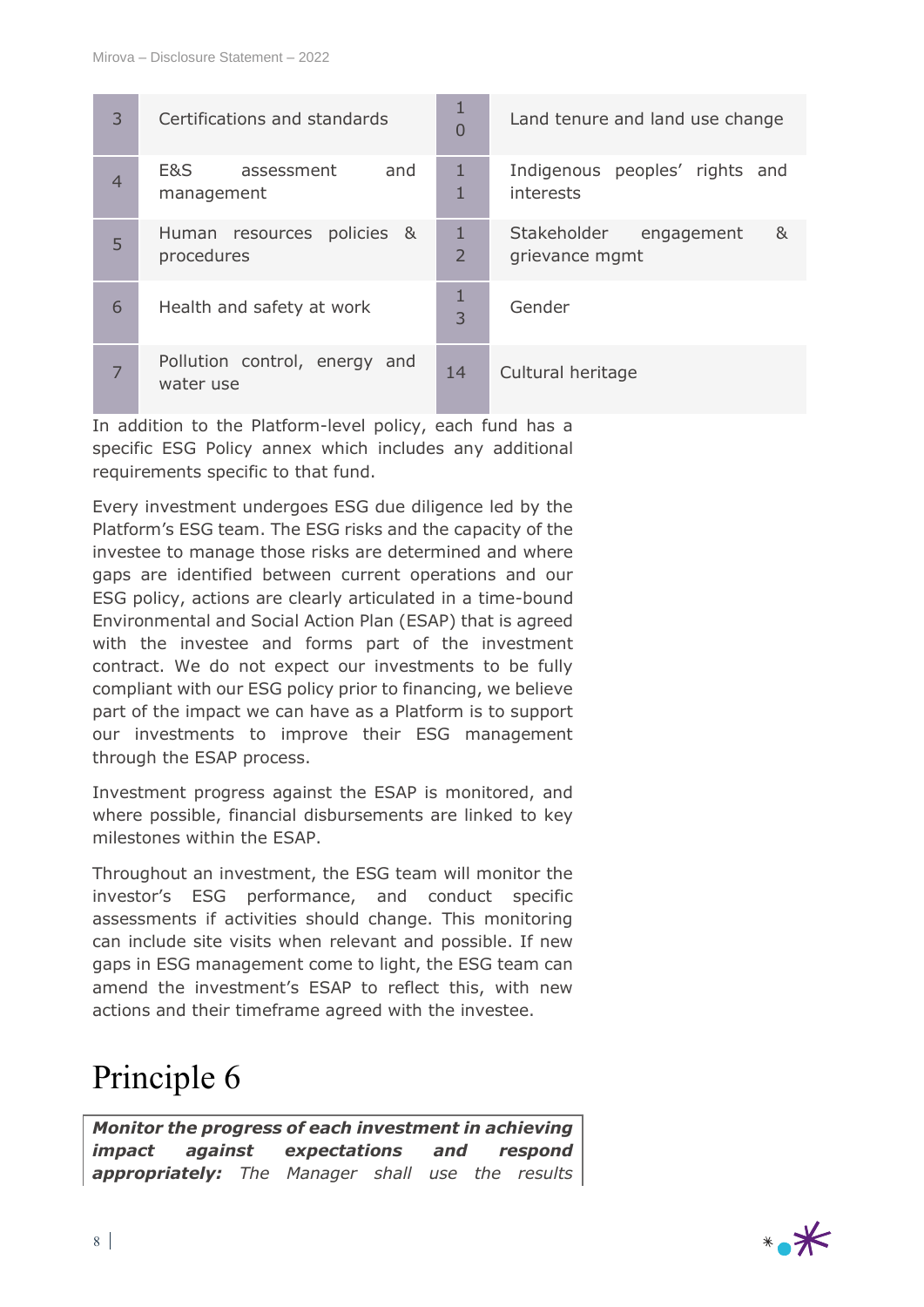*framework (referenced in Principle 4) to monitor progress toward the achievement of positive impacts in comparison to the expected impact for each investment. Progress shall be monitored using a predefined process for sharing performance data with the investee. To the best extent possible, this shall outline how often data will be collected; the method for data collection; data sources; responsibilities for data collection; and how, and to whom, data will be reported. When monitoring indicates that the investment is no longer expected to achieve its intended impacts, the Manager shall seek to pursue appropriate action. The Manager shall also seek to use the results framework to capture investment outcomes.*

Impact progress data for each investment is monitored by Mirova Natural Capital platform on an annual basis (unless agreed otherwise for specific KPIs). An impact reporting spreadsheet is shared with each investment that includes their impact monitoring plan and the various elements of information of use such as baseline and targets. Our investment contracts include our requirement for annual impact monitoring. We measure impact on a calendar year basis and data are expected to be submitted to Mirova Natural Capital team during Q1 of the following year.

The impact monitoring plan is generally agreed with the investee prior to investment, however if required it can be developed during the first year after investment. If this is the case, completion of the impact monitoring plan forms part of the investment's ESAP (see alignment to Principle 5 for details of ESAPs).

We operate an investee data collection led approach, with investees primarily responsible for monitoring and reporting their impact data.

Mirova Natural Capital team assesses the impact data when it is reported and compares the achieved impacts to the targets. If a project is falling behind compared with its targets this triggers a discussion with the internal team working on the investment and with the investee. Generally, impact performance is linked to business performance: if business performance is below expectation then this will be identified during quarterly investment monitoring and therefore we are likely to expect impact performance to also be reduced. We will work with the investee to understand the underlying reason for the reduced performance and to determine whether this is a delay in performance and we can expect the project to

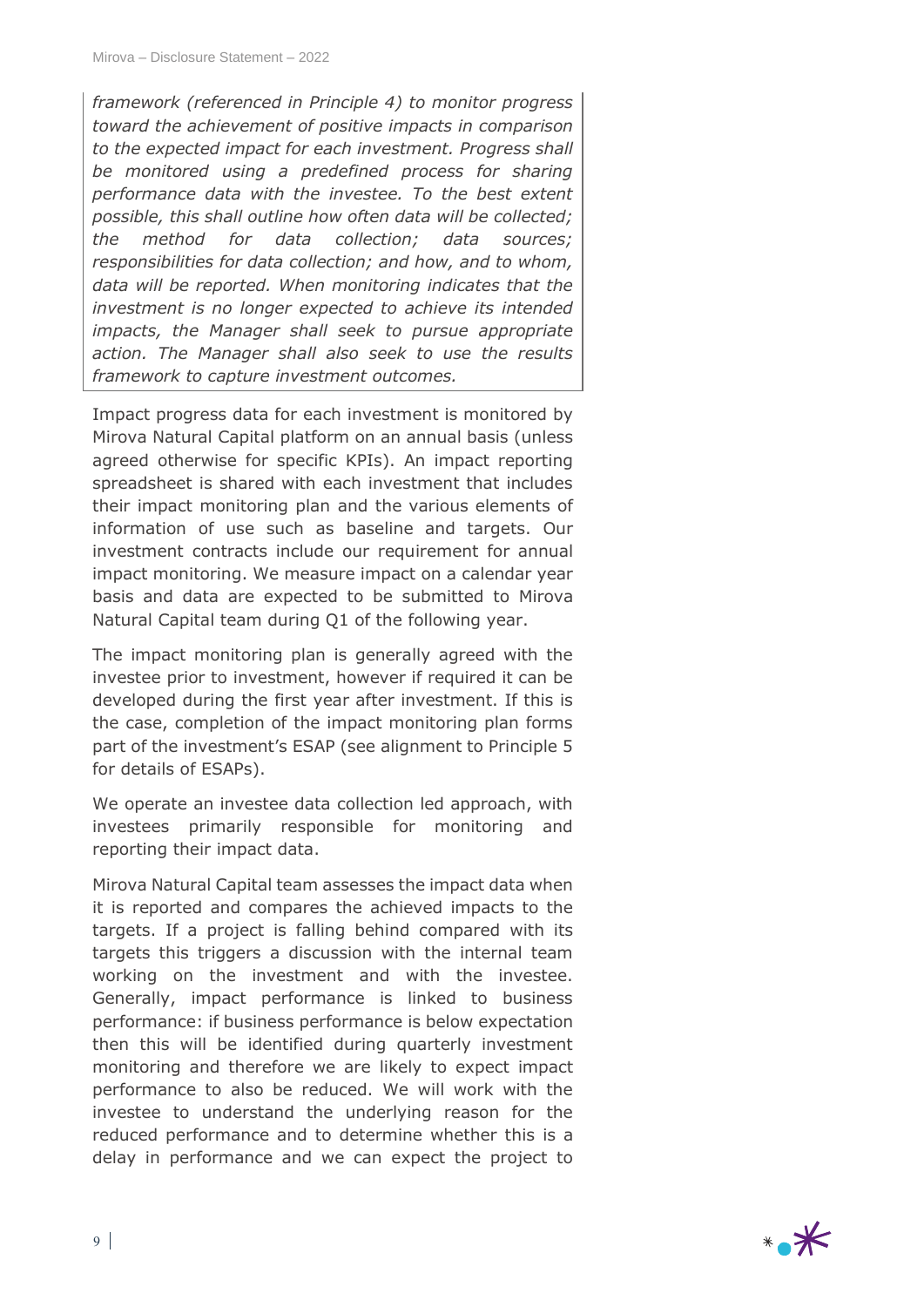catch up in future, or whether we need to revise our expectations for the investment overall.

## Principle 7

*Conduct exits considering the effect on sustained impact: When conducting an exit, the Manager shall, in good faith and consistent with its fiduciary concerns, consider the effect which the timing, structure, and process of its exit will have on the sustainability of the impact.*

Most exits are predesigned through the investment structure of the deals – debt or others and do not include decision-making about factors such as timing.

In case of a planned exit, typically at the end of life of a fund, an assessment will be made of the overall impacts achieved by the project (successes, lessons learnt, etc.) as well as the current context of the project in view of our exit. Wherever possible, we will engage with the project team and any new investors, to review what has been achieved and explore ways of taking this forward.

In the cases of unplanned exits, such as bankruptcy of a project, Mirova strives to assess the most critical potential environmental and social risks related to the situation, and these considerations are included in the decision-making process. Questions around options to ensure all staff get fully paid, in such difficult crisis contexts, might be considered closely for example.

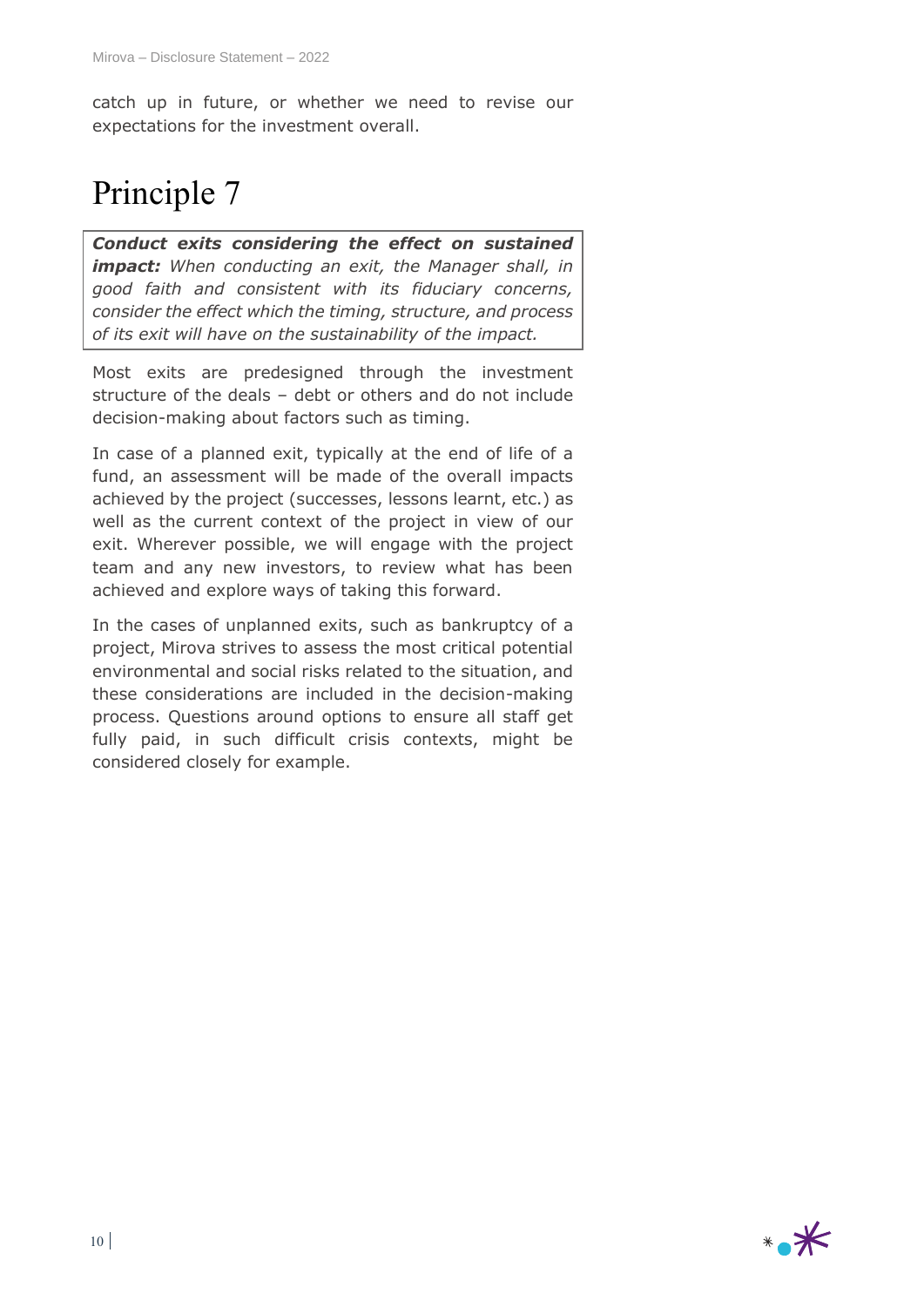# Principle 8

*Review, document, and improve decisions and processes based on the achievement of impact and lessons learned: The Manager shall review and document the impact performance of each investment, compare the expected and actual impact, and other positive and negative impacts, and use these findings to improve operational and strategic investment decisions, as well as management processes.*

Mirova Natural Capital Platform produces and publishes impact reports for each fund under management on an annual basis. These reports detail the progress of the Fund's portfolio against its core impact objectives as well as highlighting the individual achievement of a subset of investments. These are publicly available on Mirova's website.

Once a fund has ended, we will conduct a review of the impact performance of the portfolio against the Fund's impact objectives to understand the areas where we have performed well and the areas where lessons can be drawn. We shall also conduct a review of each investment's ESG performance. These lessons learned shall then be applied to our processes for managing the platform.

## Principle 9

*Publicly disclose alignment with the Impact Principles and provide regular independent verification of the alignment: The Manager shall publicly disclose, on an annual basis, the alignment of its impact management systems with the Impact Principles and, at regular intervals, arrange for independent verification of this alignment. The conclusions of this verification report shall also be publicly disclosed. These disclosures are subject to fiduciary and regulatory concerns.*

This Disclosure Statement re-affirms the alignment of Mirova Natural Capital Platform's processes, procedures and systems with the Impact Principles, and will be updated annually. An independent verification shall be conducted by no later than May 2022, with the goal to have it renewed every 3 years.

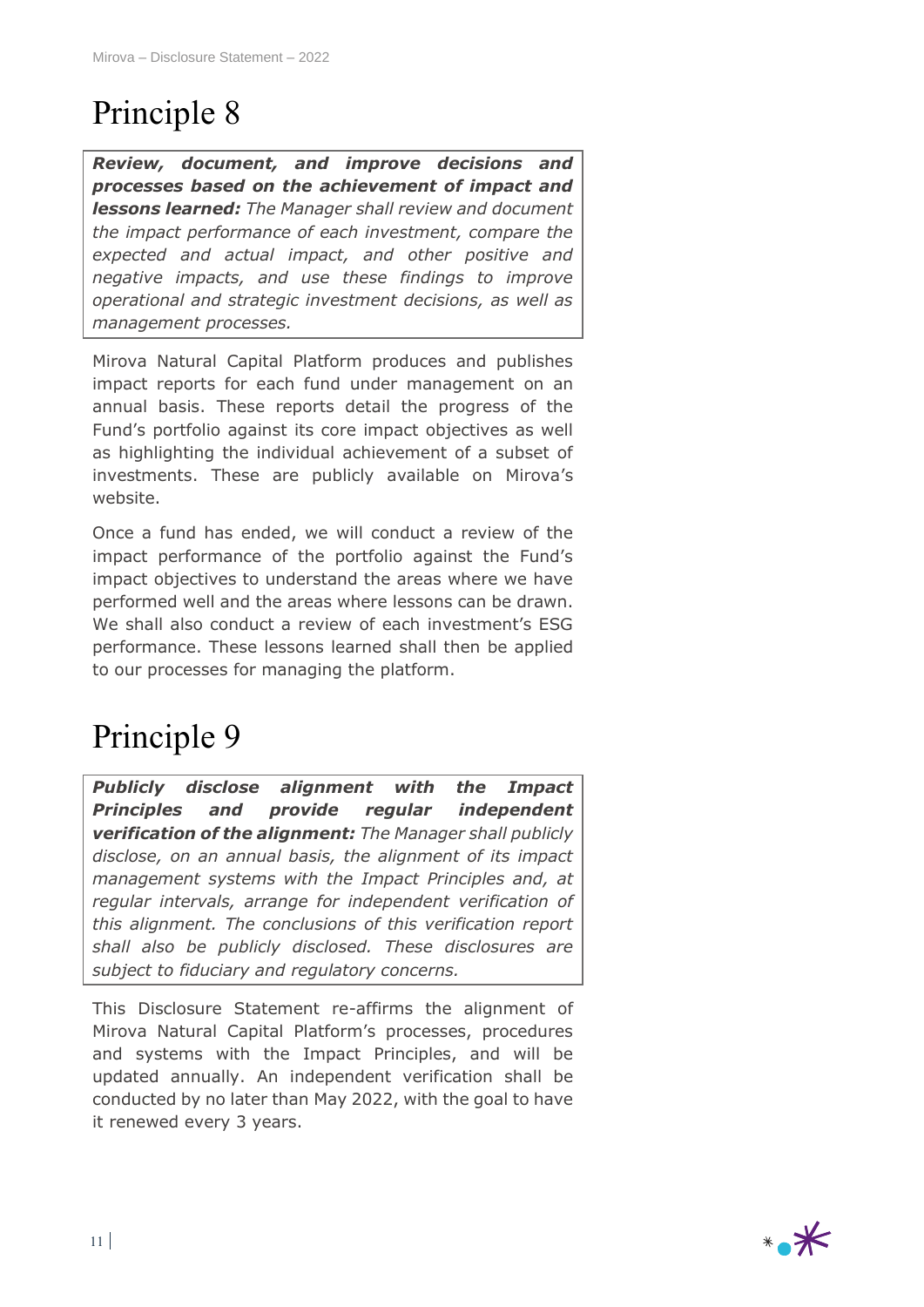### About this report

This document is prepared by Mirova, a portfolio management company approved by the Autorité des marchés financiers ("AMF") under no GP 02014, and its subsidiary, MirovaUK, authorised and regulated by the Financial Conduct Authority ("FCA") in the United Kingdom, number 800963. Mirova is an affiliate of Natixis Investment Managers. The investment products and services of Mirova and Mirova UK regarding natural capital investing are only available to persons who are professional clients and eligible counterparties as defined by AMF and FCA rules. They are not available to retail clients. Natixis Investment Managers is a French Public Limited Liability company with RCS Paris n°453 952 681 and registered office address 43, Avenue Pierre Mendes France – 75013 – Paris. Mirova UK is an investment adviser to the Althelia Climate Fund ("ACF"), the Sustainable Ocean Fund ("SOF"), and to Alter Domus Management Company S.A, the Alternative Investment Fund Manager ("AIFM") for these funds. ACF and SOF are registered in Luxembourg as variable capital investment companies (Societes d'Investissement A Capital Variable) and are authorised by the Commission de Surveillance du Secteur Financier. The Land Degradation Neutrality Fund ("LDNF") is a Luxembourg Special Limited Partnership (Société en Commandite Spéciale). Mirova is the AIFM to the LDNF. Supervisory authority approval is not required for this fund. L'Oréal fund for Nature Regeneration is a French société par actions simplifiée à capital variable (other AIF), and Mirova is the management company. The supervisory authority approval is not required for this fund. ACF, SOF, LDNF and the L'Oreal Fund for Nature Regeneration are closed to investors. All of the funds are exposed to; loss of capital risk, deal flow risk, operational risk, liquidity risk, country risk, market risk, legal and regulatory risk, currency risk, counterparty risk, project risk, and valuation risk. This document is not intended for distribution to, or use by, any person or entity in any jurisdiction or country where such distribution or use would be contrary to local law or regulation. In particular, this document is not intended for distribution in the United States or for the account of U.S. persons (as defined in Regulation S under the United States Securities Act of 1933, as amended (the "Securities Act") except to persons who are "qualified purchasers" (as defined in the United States Investment Company Act of 1940, as amended (the "Companies Act")) and "accredited investors" (as defined in Rule 501(a) under the Securities Act). This document is provided for information purposes only and should not be regarded as an offer to buy or a solicitation of an offer to buy shares in the funds managed by Mirova and Mirova UK (the "Funds"). Investment in the Funds managed by Mirova and Mirova UK carries significant risk of loss of

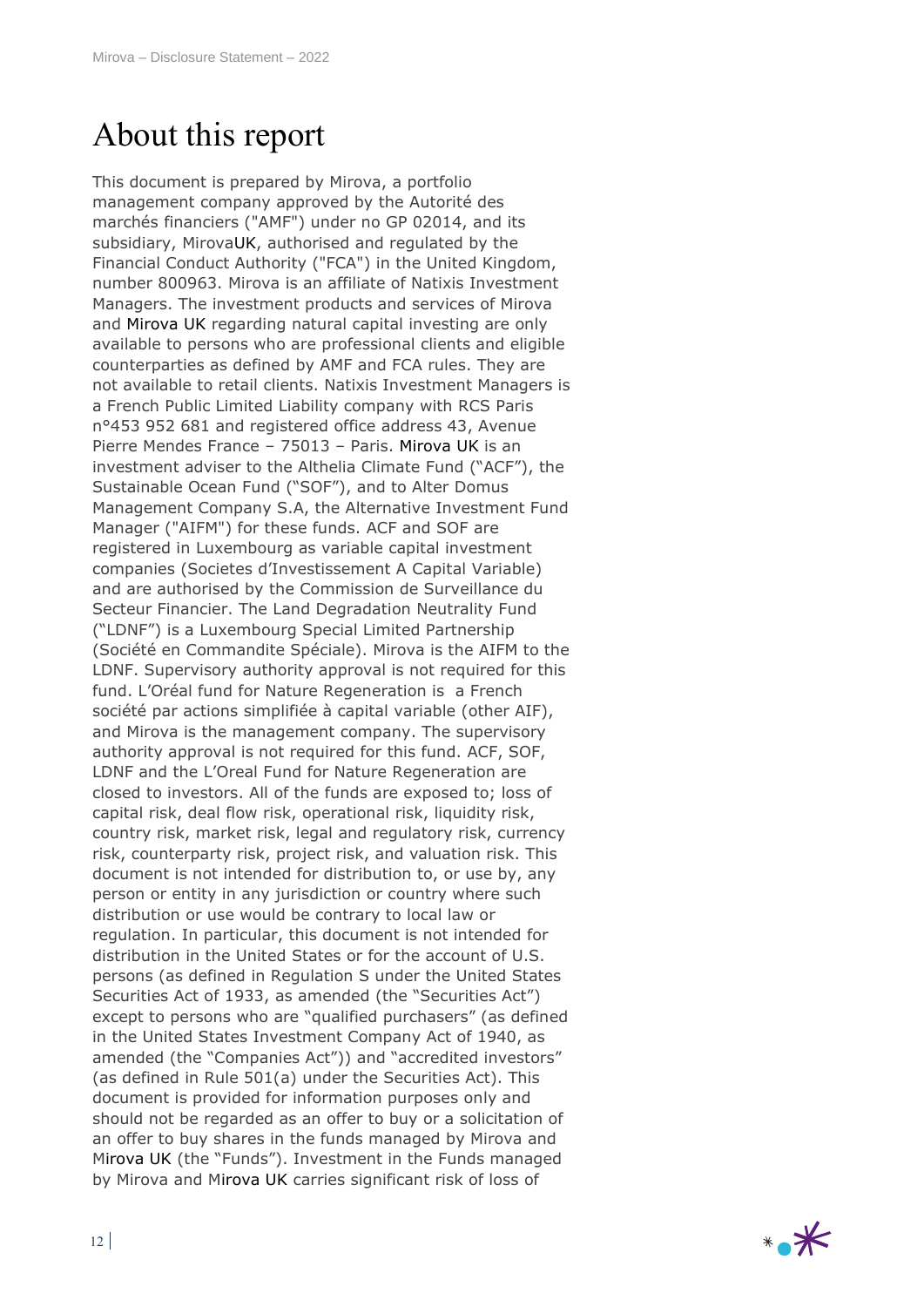capital and investors should carefully review the terms of the Funds' offering documents for details of these risks. The regulatory documents of the Funds are the only authorised documents for offering of shares of the Funds and may only be distributed in accordance with the laws and regulations of each appropriate jurisdiction in which any potential investor resides. Nothing described herein is intended to imply that an investment in the Funds is "safe", "conservative", "risk free" or "risk averse". This document does not consider the specific investment objective, financial situation or particular needs of any investor and an investment in the Funds is not suitable for all investors. Investors are reminded that past performance should not be seen as an indication of future performance and that they might not get back the amount that they originally invested. The price of shares can go up as well as down and can be affected by changes in the rates of exchange. The views expressed in this document are the views of Mirova and Mirova UK at the time of publication and may change over time. Nothing in this document constitutes investment, legal, tax or other advice, nor is it to be relied upon in making an investment decision. No recommendation is made, positive or otherwise, regarding individual securities mentioned herein. No guarantee is made as to the accuracy of the information provided herein, which has been obtained from sources believed to be reliable. The information contained in this document is the property of Mirova and Mirova UK. The distribution, possession or delivery of this document in some jurisdictions may be limited or prohibited by law. Persons receiving this document are asked to learn about the existence of such limitations or prohibitions and to comply with them. In this document, "Mirova" refers to Mirova SA and its affiliate Mirova UK Limited . Noncontractual document, issued in March 2022.